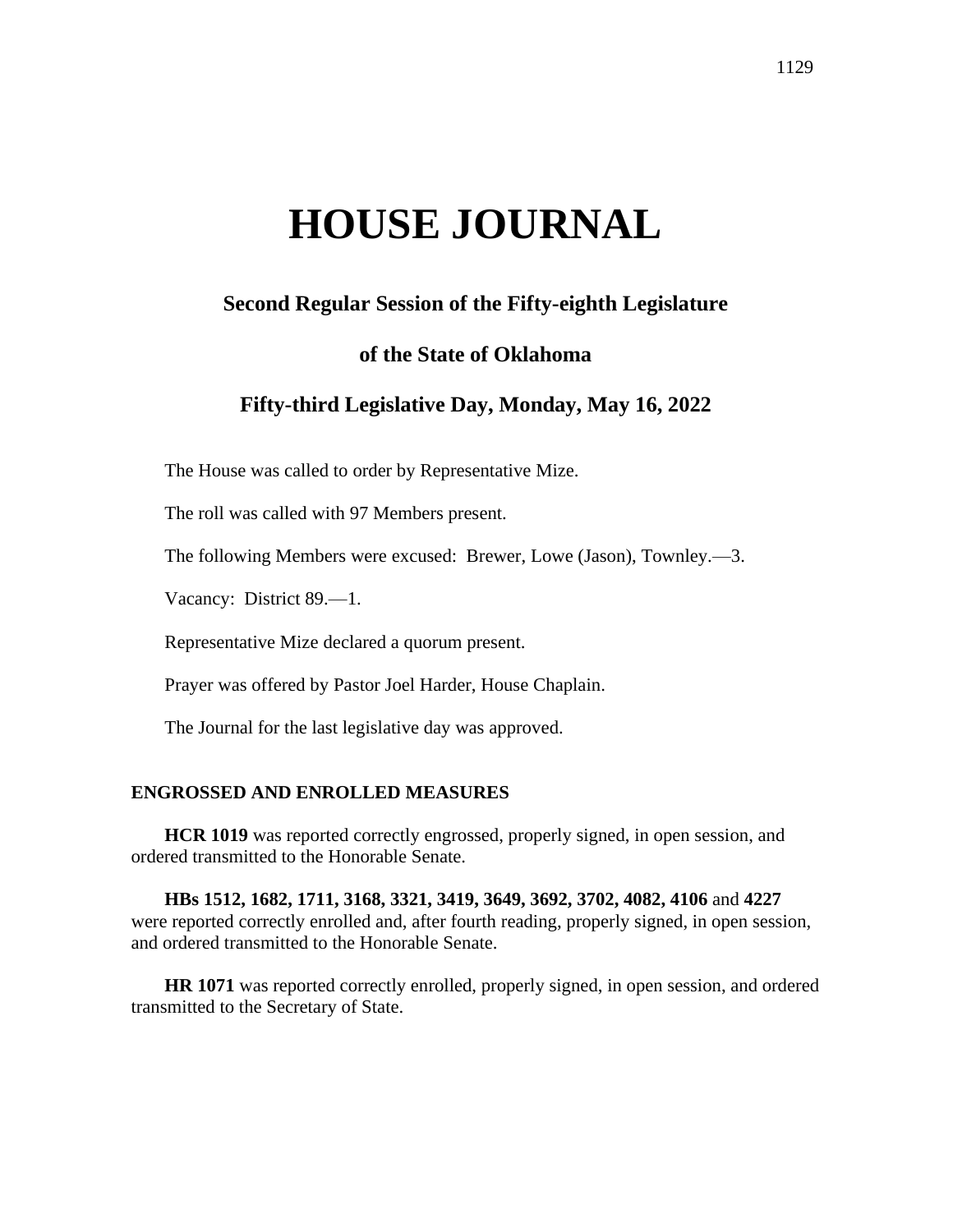**SAs** to **HB 3364** were called up for consideration.

Upon motion of Representative Roberts (Eric), the House concurred in the **SAs** to **HB 3364**.

**HB 3364**, as amended by the Honorable Senate, was read at length for the fourth time and the roll was called on the measure and emergency as follows:

Aye: Baker, Bashore, Boles, Burns, Bush, Caldwell (Chad), Caldwell (Trey), Cornwell, Crosswhite Hader, Culver, Davis, Dempsey, Dobrinski, Echols, Fetgatter, Ford, Frix, Gann, Grego, Hardin (David), Hardin (Tommy), Hasenbeck, Hilbert, Hill, Humphrey, Kannady, Kendrix, Kerbs, Lepak, Lowe (Dick), Luttrell, Manger, Marti, Martinez, May, McBride, McDugle, McEntire, Miller, Mize, Moore, Newton, Nollan, O'Donnell, Olsen, Osburn, Pae, Patzkowsky, Pfeiffer, Randleman, Roberts (Dustin), Roberts (Eric), Roberts (Sean), Roe, Russ, Sims, Smith, Sneed, Stark, Steagall, Stearman, Sterling, Stinson, Strom, Talley, Vancuren, Wallace, West (Josh), West (Kevin), West (Rick), West (Tammy), Williams, Wolfley, Worthen, Mr. Speaker.--75.

Nay: Bell, Bennett, Blancett, Dollens, Fugate, Goodwin, Munson, Nichols, Pittman, Provenzano, Ranson, Rosecrants, Turner, Virgin, Waldron, Walke.--16.

Excused: Boatman, Brewer, Conley, Dills, Johns, Lawson, Lowe (Jason), Phillips, Townley.--9.

Vacancy: District 89.--1.

The measure and emergency passed.

Senate amendments were properly signed, in open session, and the above-numbered measure was referred for enrollment.

# **MESSAGES FROM THE SENATE**

Advising conference granted on **HBs** and the Senate naming conferees as follows:

**HB 4412 -** Pederson, Murdock, Dugger, Kidd, Pemberton, Boren, Dossett (J.J.)

# **Transmitting enrolled measures**

Advising fourth reading of and transmitting for signature Enrolled **SBs 970, 1413, 1430, 1496, 1520** and **1661**.

The above-numbered enrolled measures were, after fourth reading, properly signed and ordered returned to the Honorable Senate.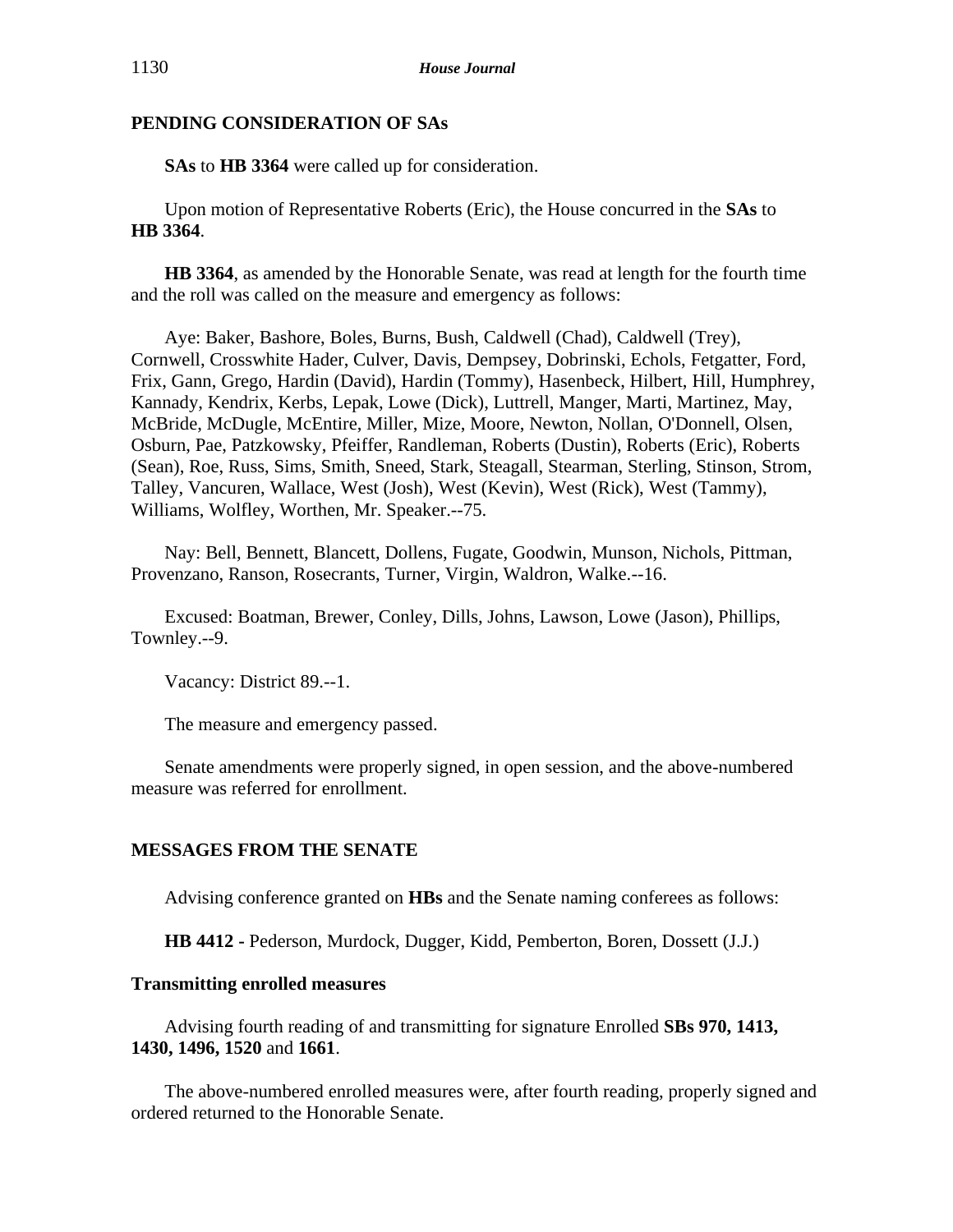**SAs** to **HB 3365** were called up for consideration.

Upon motion of Representative Roberts (Eric), the House concurred in the **SAs** to **HB 3365**.

**HB 3365**, as amended by the Honorable Senate, was read at length for the fourth time and the roll was called on the measure as follows:

Aye: Baker, Bashore, Boatman, Boles, Burns, Bush, Caldwell (Chad), Caldwell (Trey), Conley, Cornwell, Crosswhite Hader, Culver, Davis, Dempsey, Dobrinski, Echols, Fetgatter, Ford, Frix, Gann, Grego, Hardin (David), Hardin (Tommy), Hasenbeck, Hill, Humphrey, Kannady, Kendrix, Kerbs, Lawson, Lepak, Lowe (Dick), Luttrell, Manger, Marti, Martinez, May, McBride, McDugle, McEntire, Miller, Mize, Moore, Newton, Nollan, O'Donnell, Olsen, Osburn, Pae, Patzkowsky, Pfeiffer, Randleman, Roberts (Dustin), Roberts (Eric), Roberts (Sean), Roe, Russ, Sims, Smith, Sneed, Stark, Steagall, Stearman, Sterling, Stinson, Strom, Talley, Vancuren, Wallace, West (Josh), West (Kevin), West (Rick), West (Tammy), Williams, Wolfley, Worthen, Mr. Speaker.--77.

Nay: Bell, Bennett, Blancett, Dollens, Fugate, Goodwin, Munson, Nichols, Pittman, Provenzano, Ranson, Rosecrants, Turner, Virgin, Waldron, Walke.--16.

Excused: Brewer, Dills, Hilbert, Johns, Lowe (Jason), Phillips, Townley.--7.

Vacancy: District 89.--1.

The measure passed.

Senate amendments were properly signed, in open session, and the above-numbered measure was referred for enrollment.

# **PENDING CONSIDERATION OF SAs**

**SAs** to **HB 1933** were called up for consideration.

Coauthored by Representative(s) Bashore, Roberts (Dustin)

Upon motion of Representative Martinez, the House concurred in the **SAs** to **HB 1933**.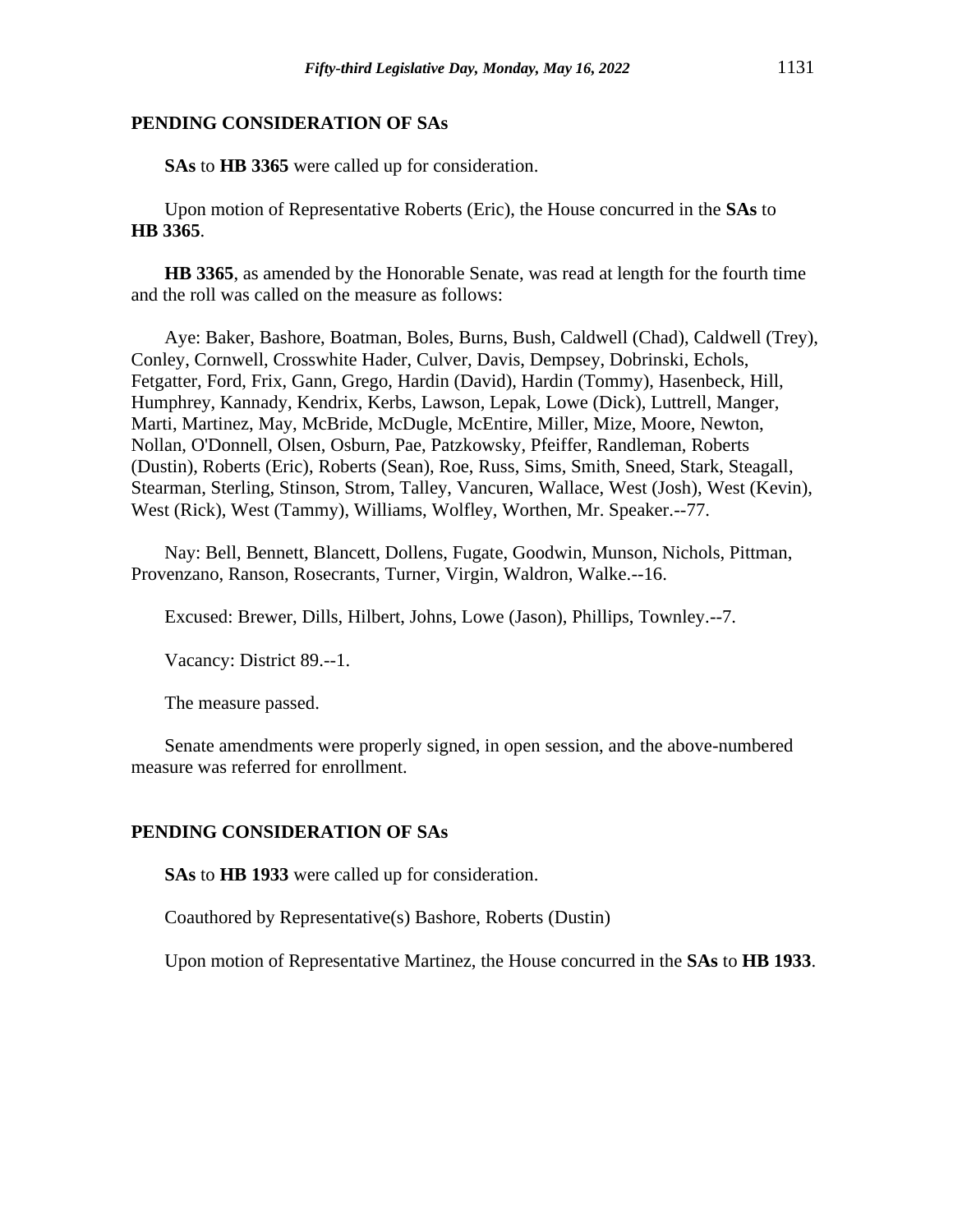## **Representative Hasenbeck Presiding**

**HB 1933**, as amended by the Honorable Senate, was read at length for the fourth time and the roll was called on the measure as follows:

Aye: Baker, Bashore, Boatman, Boles, Burns, Bush, Caldwell (Chad), Caldwell (Trey), Conley, Cornwell, Crosswhite Hader, Culver, Davis, Dempsey, Dobrinski, Echols, Fetgatter, Ford, Frix, Gann, Grego, Hardin (David), Hardin (Tommy), Hasenbeck, Hill, Humphrey, Johns, Kannady, Kendrix, Kerbs, Lawson, Lepak, Lowe (Dick), Luttrell, Manger, Marti, Martinez, May, McBride, McDugle, Miller, Moore, Newton, Nollan, O'Donnell, Olsen, Osburn, Pae, Patzkowsky, Pfeiffer, Phillips, Randleman, Roberts (Dustin), Roberts (Eric), Roberts (Sean), Roe, Russ, Sims, Smith, Sneed, Stark, Stearman, Sterling, Stinson, Strom, Talley, Vancuren, West (Josh), West (Kevin), West (Rick), West (Tammy), Williams, Wolfley, Worthen, Mr. Speaker.--75.

Nay: Bell, Bennett, Blancett, Dollens, Fugate, Goodwin, Munson, Nichols, Pittman, Provenzano, Ranson, Rosecrants, Steagall, Turner, Virgin, Waldron, Walke.--17.

Excused: Brewer, Dills, Hilbert, Lowe (Jason), McEntire, Mize, Townley, Wallace.--8.

Vacancy: District 89.--1.

The measure passed.

Senate amendments were properly signed, in open session, and the above-numbered measure was referred for enrollment.

# **PENDING CONSIDERATION OF SAs**

**SAs** to **HB 4190** were rejected and conference requested upon motion of Representative Echols. The Speaker named the Conference Committee on Government Modernization and Efficiency.

# **MESSAGES FROM THE SENATE**

Announcing that Enrolled **HBs 1512, 1682, 1711, 3168, 3321, 3419, 3649, 3692, 3702, 4082, 4106** and **4227** have been read at length for the fourth time and signed by the Presiding Officer of Senate, in open session.

The above measures were ordered transmitted to the Honorable Governor.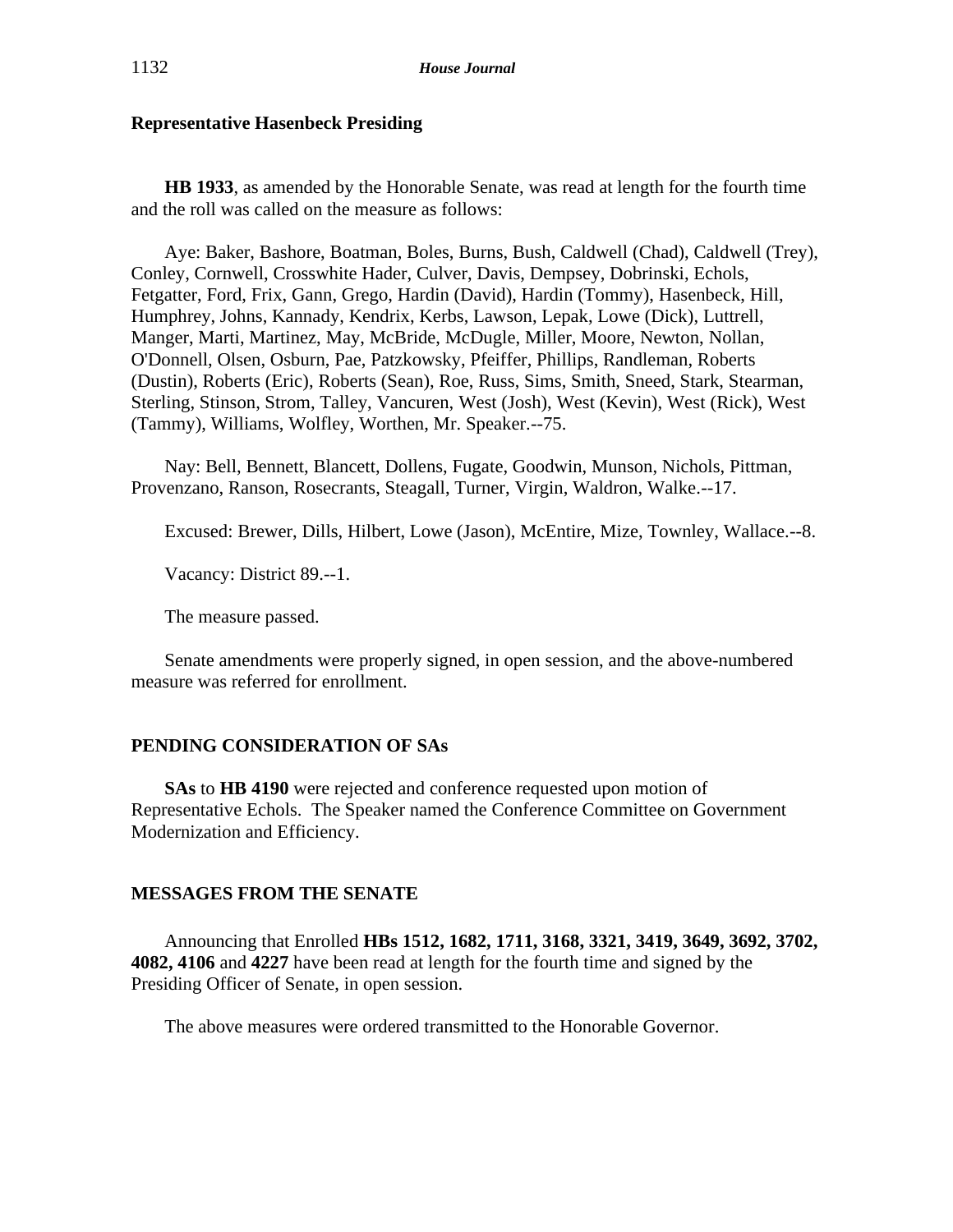**SAs** to **HB 2649** were called up for consideration.

Upon motion of Representative Marti, the House concurred in the **SAs** to **HB 2649**.

**HB 2649**, as amended by the Honorable Senate, was read at length for the fourth time and the roll was called on the measure as follows:

Aye: Baker, Bashore, Bell, Bennett, Blancett, Boatman, Boles, Burns, Caldwell (Trey), Conley, Cornwell, Crosswhite Hader, Culver, Davis, Dempsey, Dobrinski, Dollens, Echols, Fetgatter, Ford, Frix, Fugate, Gann, Goodwin, Grego, Hardin (David), Hasenbeck, Hilbert, Hill, Humphrey, Johns, Kannady, Kendrix, Kerbs, Lawson, Lepak, Lowe (Dick), Luttrell, Manger, Marti, Martinez, May, McBride, McDugle, Miller, Moore, Munson, Newton, Nichols, Nollan, O'Donnell, Olsen, Osburn, Pae, Patzkowsky, Pfeiffer, Pittman, Provenzano, Randleman, Ranson, Roberts (Dustin), Roberts (Eric), Roberts (Sean), Roe, Rosecrants, Russ, Sims, Smith, Sneed, Stark, Steagall, Sterling, Stinson, Strom, Talley, Turner, Virgin, Waldron, Walke, West (Josh), West (Kevin), West (Rick), West (Tammy), Williams, Wolfley, Mr. Speaker.--86.

Nay: Caldwell (Chad), Hardin (Tommy), Stearman, Worthen.--4.

Excused: Brewer, Bush, Dills, Lowe (Jason), McEntire, Mize, Phillips, Townley, Vancuren, Wallace.--10.

Vacancy: District 89.--1.

The measure passed.

Senate amendments were properly signed, in open session, and the above-numbered measure was referred for enrollment.

## **PENDING CONSIDERATION OF SAs**

**SAs** to **HB 3039** were called up for consideration.

Upon motion of Representative Boles, the House concurred in the **SAs** to **HB 3039**.

**HB 3039**, as amended by the Honorable Senate, was read at length for the fourth time and the roll was called on the measure and emergency as follows:

Aye: Baker, Bashore, Bell, Bennett, Blancett, Boatman, Boles, Burns, Caldwell (Chad), Caldwell (Trey), Conley, Cornwell, Crosswhite Hader, Culver, Davis, Dempsey, Dobrinski, Dollens, Echols, Fetgatter, Ford, Frix, Fugate, Gann, Goodwin, Grego, Hardin (David), Hardin (Tommy), Hasenbeck, Hilbert, Hill, Humphrey, Johns, Kannady, Kendrix, Kerbs, Lawson, Lepak, Lowe (Dick), Luttrell, Manger, Marti, Martinez, May, McBride, McDugle, Miller, Moore, Munson, Newton, Nichols, Nollan, O'Donnell, Olsen, Osburn,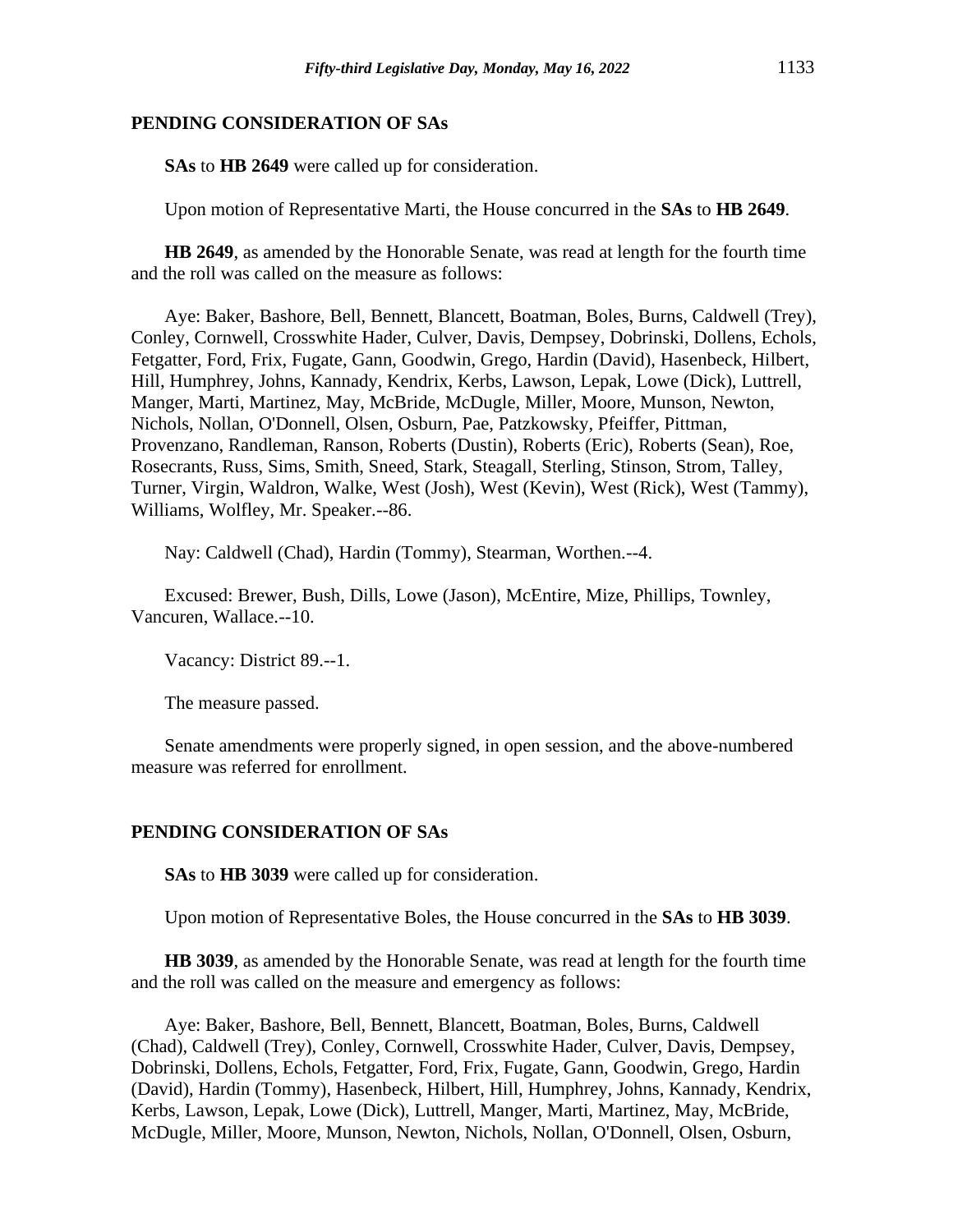Pae, Patzkowsky, Pfeiffer, Pittman, Provenzano, Randleman, Ranson, Roberts (Dustin), Roberts (Eric), Roberts (Sean), Roe, Rosecrants, Russ, Sims, Smith, Sneed, Stark, Steagall, Stearman, Sterling, Stinson, Strom, Talley, Turner, Vancuren, Virgin, Waldron, Walke, West (Josh), West (Kevin), West (Rick), West (Tammy), Williams, Wolfley, Worthen, Mr. Speaker.--91.

Excused: Brewer, Bush, Dills, Lowe (Jason), McEntire, Mize, Phillips, Townley, Wallace.--9.

Vacancy: District 89.--1.

The measure and emergency passed.

Senate amendments were properly signed, in open session, and the above-numbered measure was referred for enrollment.

# **PENDING CONSIDERATION OF SAs**

**SAs** to **HB 1138** were called up for consideration.

Upon motion of Representative Pfeiffer, the House concurred in the **SAs** to **HB 1138**.

**HB 1138**, as amended by the Honorable Senate, was read at length for the fourth time and the roll was called on the measure as follows:

Aye: Baker, Bashore, Bell, Bennett, Blancett, Boatman, Boles, Burns, Caldwell (Chad), Caldwell (Trey), Conley, Cornwell, Crosswhite Hader, Culver, Davis, Dempsey, Dobrinski, Dollens, Echols, Fetgatter, Ford, Frix, Fugate, Gann, Goodwin, Grego, Hardin (David), Hardin (Tommy), Hasenbeck, Hilbert, Hill, Humphrey, Johns, Kannady, Kendrix, Kerbs, Lawson, Lepak, Lowe (Dick), Luttrell, Manger, Marti, Martinez, May, McBride, McDugle, Miller, Moore, Munson, Newton, Nichols, Nollan, O'Donnell, Olsen, Osburn, Pae, Patzkowsky, Pfeiffer, Phillips, Pittman, Provenzano, Randleman, Ranson, Roberts (Dustin), Roberts (Eric), Roberts (Sean), Roe, Rosecrants, Sims, Smith, Sneed, Stark, Steagall, Stearman, Sterling, Strom, Talley, Turner, Vancuren, Virgin, Waldron, Walke, West (Josh), West (Kevin), West (Rick), West (Tammy), Williams, Wolfley, Worthen, Mr. Speaker.--90.

Excused: Brewer, Bush, Dills, Lowe (Jason), McEntire, Mize, Stinson, Townley, Wallace.--9.

Constitutional Priv: Russ.--1.

Vacancy: District 89.--1.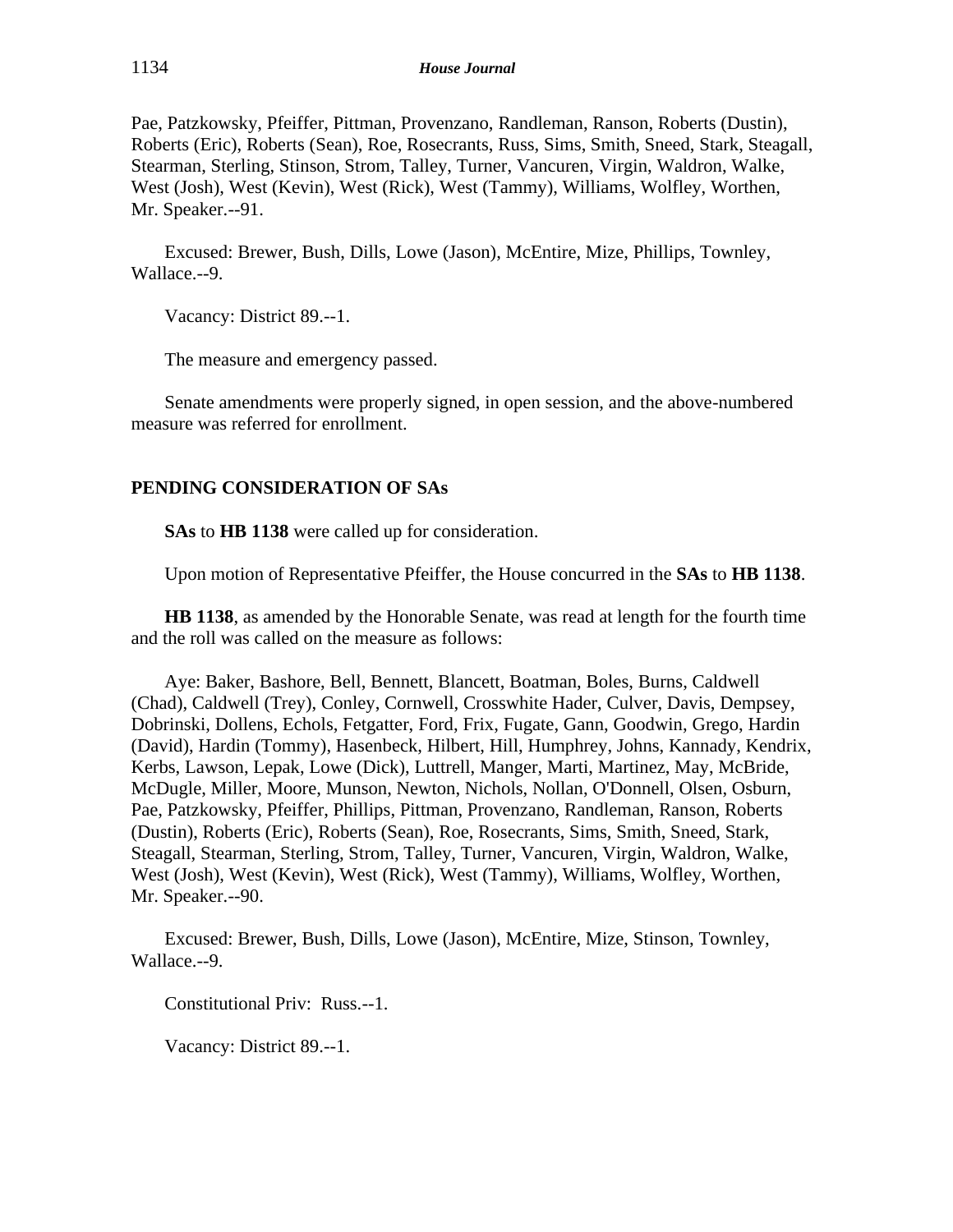The measure passed.

Senate amendments were properly signed, in open session, and the above-numbered measure was referred for enrollment.

## **PENDING CONSIDERATION OF SAs**

**SAs** to **HB 4281** were called up for consideration.

Upon motion of Representative Dempsey, the House concurred in the **SAs** to **HB 4281**.

**HB 4281**, as amended by the Honorable Senate, was read at length for the fourth time and the roll was called on the measure as follows:

Aye: Baker, Bashore, Bell, Bennett, Blancett, Boatman, Boles, Burns, Caldwell (Trey), Cornwell, Crosswhite Hader, Culver, Davis, Dempsey, Dobrinski, Dollens, Echols, Fetgatter, Ford, Frix, Fugate, Gann, Goodwin, Grego, Hardin (David), Hardin (Tommy), Hasenbeck, Hilbert, Hill, Johns, Kannady, Kendrix, Kerbs, Lawson, Lepak, Lowe (Dick), Luttrell, Manger, Marti, Martinez, May, McBride, McDugle, Miller, Moore, Munson, Newton, Nichols, Nollan, O'Donnell, Olsen, Osburn, Pae, Patzkowsky, Pfeiffer, Phillips, Pittman, Provenzano, Randleman, Ranson, Roberts (Dustin), Roberts (Eric), Roberts (Sean), Roe, Russ, Sims, Smith, Sneed, Stark, Steagall, Stearman, Sterling, Strom, Talley, Turner, Vancuren, Virgin, Waldron, Walke, West (Josh), West (Kevin), West (Rick), West (Tammy), Williams, Wolfley, Mr. Speaker.--86.

Excused: Brewer, Bush, Caldwell (Chad), Conley, Dills, Humphrey, Lowe (Jason), McEntire, Mize, Rosecrants, Stinson, Townley, Wallace, Worthen.--14.

Vacancy: District 89.--1.

The measure passed.

Senate amendments were properly signed, in open session, and the above-numbered measure was referred for enrollment.

#### **PENDING CONSIDERATION OF SAs**

**SAs** to **HB 4210** were called up for consideration.

Upon motion of Representative Boatman, the House concurred in the **SAs** to **HB 4210**.

**HB 4210**, as amended by the Honorable Senate, was read at length for the fourth time and the roll was called on the measure and emergency as follows:

Aye: Baker, Bashore, Bell, Bennett, Blancett, Boatman, Boles, Burns, Caldwell (Chad), Caldwell (Trey), Conley, Cornwell, Crosswhite Hader, Culver, Davis, Dempsey,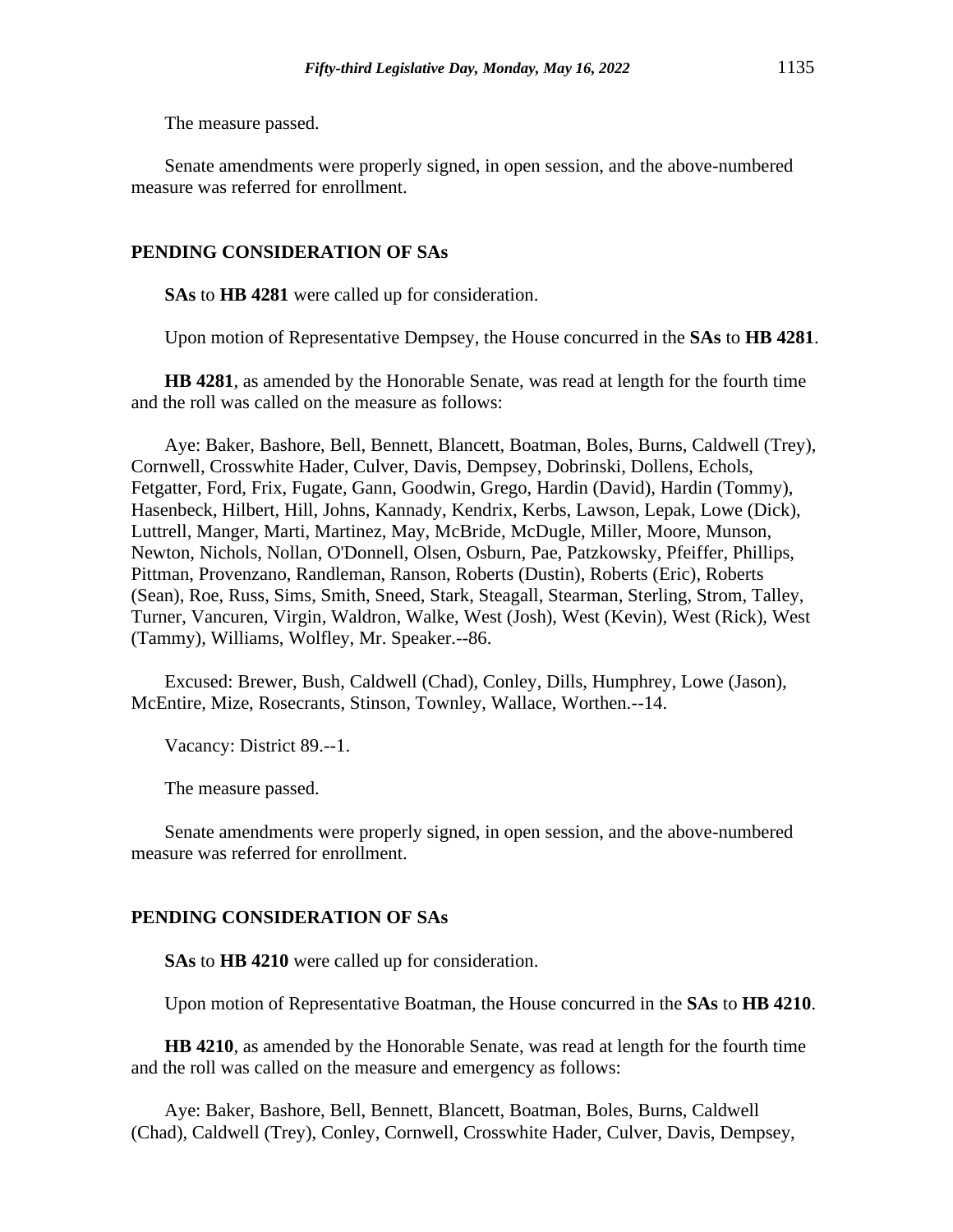Dobrinski, Dollens, Echols, Fetgatter, Ford, Frix, Fugate, Gann, Goodwin, Grego, Hardin (David), Hardin (Tommy), Hasenbeck, Hilbert, Hill, Humphrey, Johns, Kannady, Kendrix, Kerbs, Lawson, Lepak, Lowe (Dick), Luttrell, Manger, Marti, Martinez, May, McBride, McDugle, Miller, Moore, Munson, Newton, Nichols, Nollan, O'Donnell, Olsen, Osburn, Pae, Patzkowsky, Pfeiffer, Phillips, Pittman, Provenzano, Randleman, Ranson, Roberts (Dustin), Roberts (Eric), Roberts (Sean), Roe, Rosecrants, Russ, Sims, Smith, Sneed, Stark, Steagall, Sterling, Strom, Talley, Vancuren, Virgin, Waldron, Walke, West (Josh), West (Kevin), West (Rick), West (Tammy), Williams, Wolfley, Worthen, Mr. Speaker.--89.

Nay: Stearman.--1.

Excused: Brewer, Bush, Dills, Lowe (Jason), McEntire, Mize, Stinson, Townley, Turner, Wallace.--10.

Vacancy: District 89.--1.

The measure and emergency passed.

Senate amendments were properly signed, in open session, and the above-numbered measure was referred for enrollment.

# **MESSAGES FROM THE SENATE**

Transmitting the following measure, together with the conference committee report thereon, advising adoption of conference committee report and passage of measure as amended.

# **SB 524**

Conference committee report was read on the above-numbered measure.

# **Concurrence in HAs**

Announcing the concurrence of Senate in **HAs** to **SBs 186, 269, 338, 488, 523, 714, 743, 984, 1323, 1344, 1374** and **1726** and the passage of said measures, as amended thereby.

# **Conference requested**

Advising rejection of **HAs** to **SBs** and requesting conference thereon, the Senate naming conferees later: **SBs 429** and **1755**.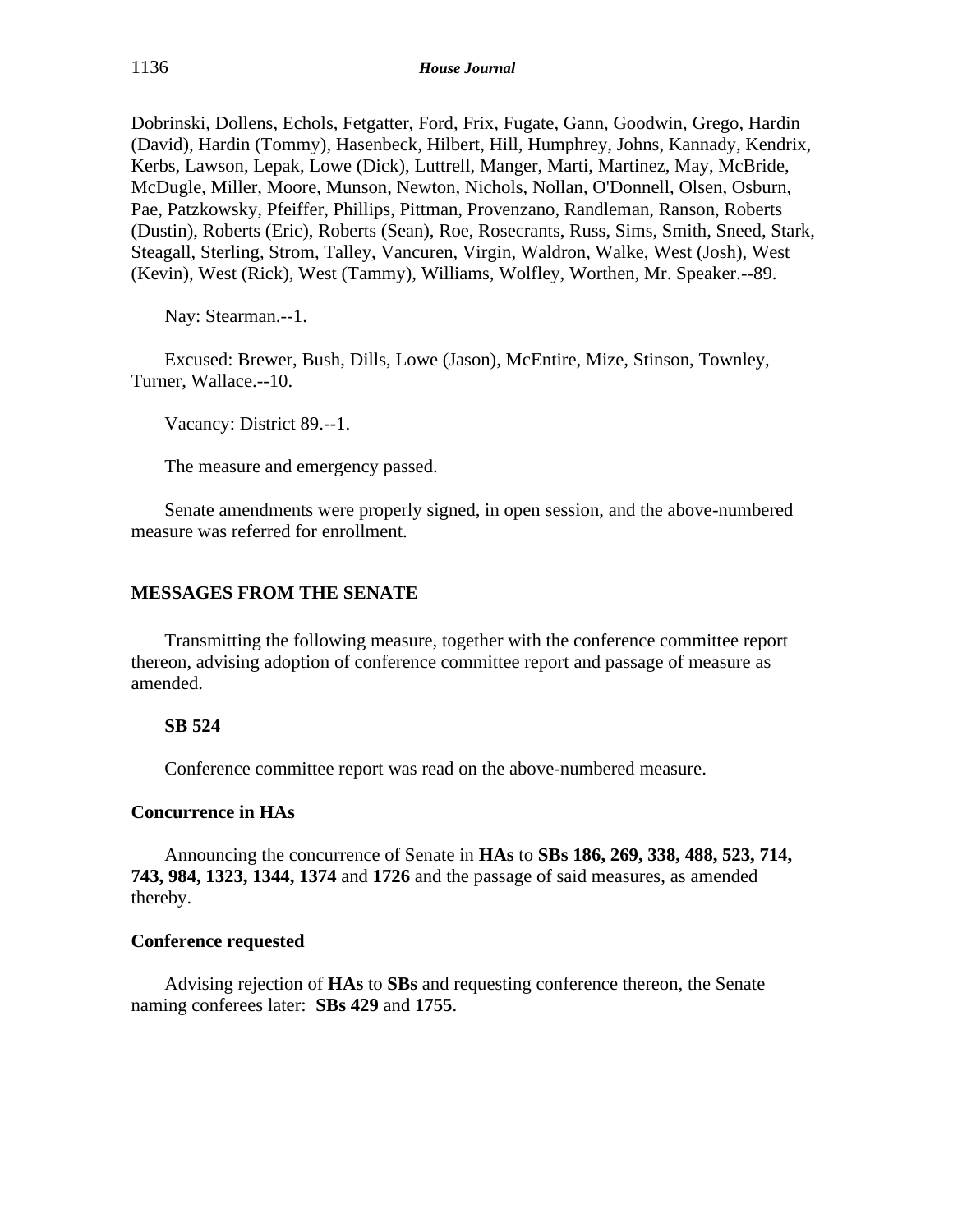**SAs** to **HB 3504** were called up for consideration.

Coauthored by Representative(s) Goodwin, Conley, McEntire, Culver, Lawson, Lowe (Dick), Patzkowsky, Bashore, Sneed

Upon motion of Representative Provenzano, the House concurred in the **SAs** to **HB 3504**.

**HB 3504**, as amended by the Honorable Senate, was read at length for the fourth time and the roll was called on the measure as follows:

Aye: Baker, Bashore, Bell, Bennett, Boles, Burns, Caldwell (Trey), Conley, Cornwell, Crosswhite Hader, Culver, Davis, Dempsey, Dobrinski, Dollens, Fetgatter, Ford, Frix, Fugate, Gann, Goodwin, Grego, Hardin (David), Hasenbeck, Hilbert, Hill, Humphrey, Johns, Kannady, Kendrix, Kerbs, Lawson, Lepak, Lowe (Dick), Luttrell, Manger, Marti, Martinez, May, McBride, McDugle, Miller, Moore, Munson, Newton, Nichols, Nollan, O'Donnell, Olsen, Osburn, Pae, Patzkowsky, Pfeiffer, Phillips, Pittman, Provenzano, Randleman, Ranson, Roberts (Dustin), Roberts (Eric), Roberts (Sean), Roe, Rosecrants, Russ, Sims, Smith, Sneed, Stark, Steagall, Sterling, Stinson, Strom, Talley, Turner, Vancuren, Virgin, Waldron, Walke, West (Josh), West (Kevin), West (Rick), West (Tammy), Williams, Wolfley, Worthen, Mr. Speaker.--86.

Nay: Stearman.--1.

Excused: Blancett, Boatman, Brewer, Bush, Caldwell (Chad), Dills, Echols, Hardin (Tommy), Lowe (Jason), McEntire, Mize, Townley, Wallace.--13.

Vacancy: District 89.--1.

The measure passed.

Senate amendments were properly signed, in open session, and the above-numbered measure was referred for enrollment.

#### **CONFERENCE GRANTED**

Upon motion of Representative Echols, the House granted the request of the Honorable Senate for conference on the following measures and the Speaker named conferees:

**SB 1733** − Conference Committee on Rules **SJR 43** − Conference Committee on Banking, Financial Services and Pensions